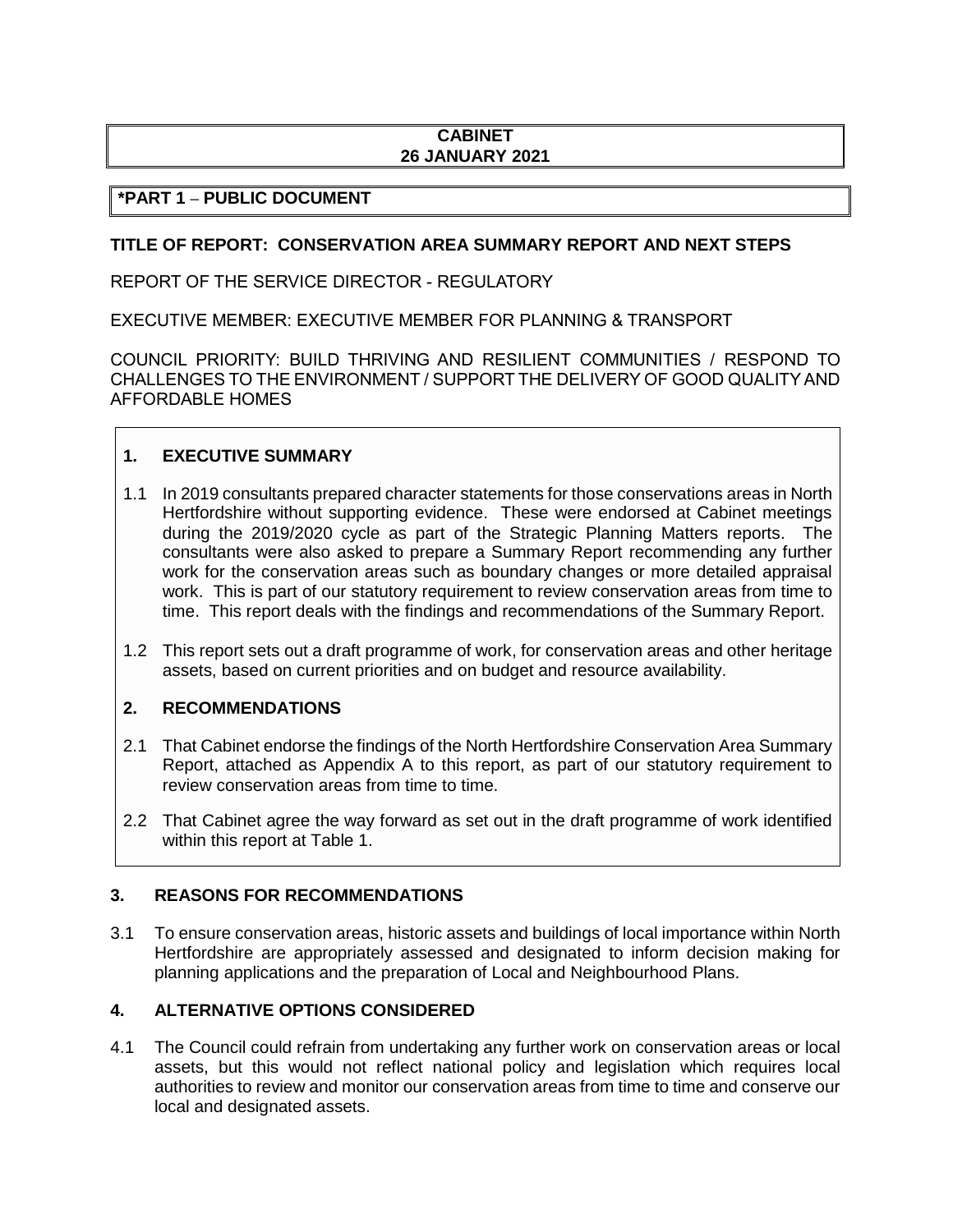- 4.2 The Council could delay work on the recommended projects set out in this report until inhouse resources become more available, or it could proceed more slowly by undertaking less work each year spreading the projects over a longer time period. However, this would mean that the work would not be able to be used by officers in carrying out their responsibilities and will not be available for others to use. Also, there is no guarantee that in-house resources would be available in the future given the specialist nature of the officer roles and the time commitment required to undertake this work.
- 4.3 The Council could undertake more of the project work each year, completing it in a shorter timescale, allowing the completed projects to be used by officers in the assessment of applications and be available for use by others earlier. However, this would require more in-house resources in order to manage the greater amount of consultants' work and also to undertake the work identified to be done in-house. This would have implications on other workloads and priorities within planning services.

## **5. CONSULTATION WITH RELEVANT MEMBERS AND EXTERNAL ORGANISATIONS**

- 5.1 The Executive Member and Deputy for Planning and Transport have been briefed on the findings of the Summary Report.
- 5.2 Relevant officers within Development & Conservation Management have been involved in the formulation of the programme of work resulting from the findings of the Summary Report.

# **6. FORWARD PLAN**

6.1 This report contains a recommendation on a key decision that was first notified to the public in the Forward Plan on 12<sup>th</sup> October 2020.

## **7. BACKGROUND**

- 7.1 Conservation areas are normally designated by the Council in its role as the local planning authority. They exist to manage and protect the special architectural and historic interest of a place. Local planning authorities have a duty to review past designations from time to time to determine if any further parts of their area should be conservation areas or no longer merit that designation.
- 7.2 Many of North Hertfordshire's 44 conservation areas were designated in the 1960s and 1970s. Conservation Areas within the towns and some other areas have been reviewed in the past few years and are available on the North Hertfordshire District Council website. Consultants were commissioned to create character statements for the 33 conservation areas in North Hertfordshire that were without information to support the designation. This work was undertaken in 2019/2020 and the final character statements have been endorsed by Cabinet. These character statements are also available to view on the Council'[s website.](https://www.north-herts.gov.uk/home/planning/conservation-and-heritage/conservation-areas/conservation-areas-villages) [https://www.north-herts.gov.uk/home/planning/conservation-and-heritage/conservation](https://www.north-herts.gov.uk/home/planning/conservation-and-heritage/conservation-areas/conservation-areas-villages)[areas/conservation-areas-villages](https://www.north-herts.gov.uk/home/planning/conservation-and-heritage/conservation-areas/conservation-areas-villages)
- 7.3 As part of the consultants' conservation area project, they were asked to prepare a Summary Report to identify any boundary reviews or detailed appraisal work that may be required. Of the 33 conservation areas assessed by the consultants only two were not recommended for any boundary changes or any further assessment work. The two are Ayot St Lawrence and Gustard Wood which are cross-boundary conservation areas with only a small part lying within North Hertfordshire. The majority of Ayot St Lawrence lies within St Albans City and District and Gustard Wood lies mainly within Welwyn Hatfield Borough.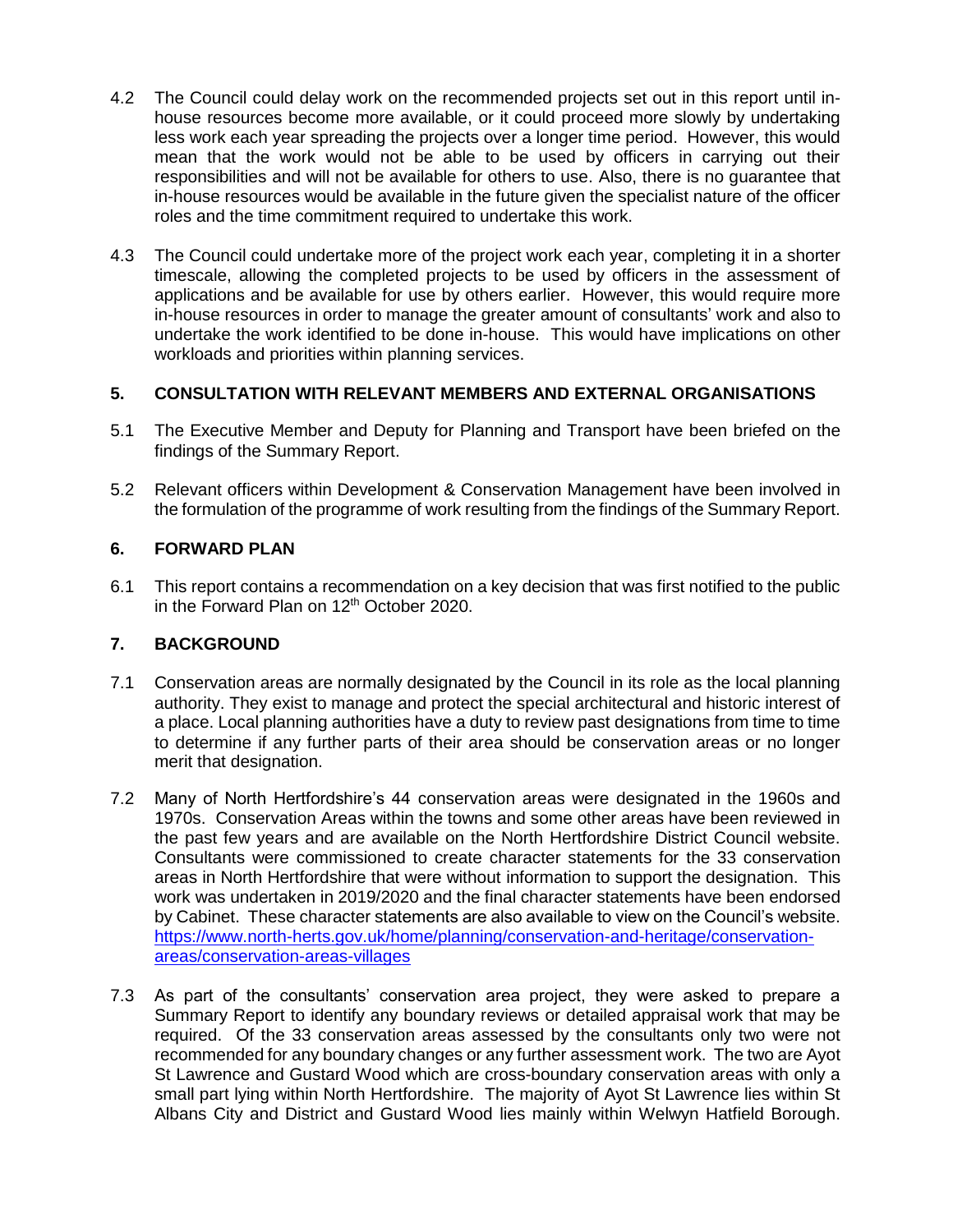Therefore, a Technical Note was prepared for these areas rather than a character statement.

7.4 The findings of the Summary Report have resulted in a programme of future work which is set out in the following section. The full Summary Report is attached as Appendix A to this report.

## **8. RELEVANT CONSIDERATIONS**

8.1 The Conservation Area Summary Report recommended five further areas of work covering projects dealing with detailed appraisal work, potential boundary changes, potential national designations and a register of buildings of local importance. The process for amending conservation area boundaries is the same for minor or major changes. Appendix C in the Summary Report sets out the process set out in the Planning (Listed Buildings and Conservation Areas) Act 1990 which requires advertisements and consultation to be undertaken on the amendments. The first stage is appraising the potential amendments to the conservation areas, the second stage comprises the consultation process on those amendments followed by endorsement by Cabinet on any agreed changes.

## **Detailed Conservation Area Appraisals**

8.2 Five conservation areas, Ashwell, Barkway, Kimpton Village, Pirton and Whitwell, are reco mmended for a more detailed appraisal than the existing character statement, due to their size and complexity. This is in order to fully describe their special architectural and historic interest. These conservation areas are in some of our larger villages and a more detailed appraisal would be beneficial in managing change in response to any development proposals.

## **Substantial Boundary Changes**

- 8.3 Six conservation areas, Codicote, Great Offley, Hinxworth, Sandon, Weston and Willian, were recommended for boundary changes, either a reduction or extension in size for the following reasons:
	- where an area immediately adjacent to an existing boundary is of sufficient special architectural or historic interest for designation and has a character considered desirable to preserve or enhance; or
	- where a defined area within an existing conservation area can be shown to have changed its character so that it is no longer considered to be of special architectural or historic interest, or no longer worthy of preservation or enhancement.

Codicote is considered to require a reduction in size, where the housing estate at Old School Close appears to date to the 1980s or early 1990s and is of a different character to the remainder of the conservation area.

Great Offley is recommended for an extension in size to include The Vicarage, a building making a positive contribution to the character of the conservation area. It is also recommended that the boundary is extended to include the Offley Stores property which is currently divided by the conservation area boundary.

Hinxworth is recommended for an extension that would bring into the conservation area a moat and parcel of land that is potentially of Saxon origin and likely to be the original settlement core.

Sandon is recommended for an extension that would bring into the conservation area a 1920s housing estate at the west side of the settlement that would preserve a group of well-spaced and characterful cottages as well as aspects of the pre-estate landscape.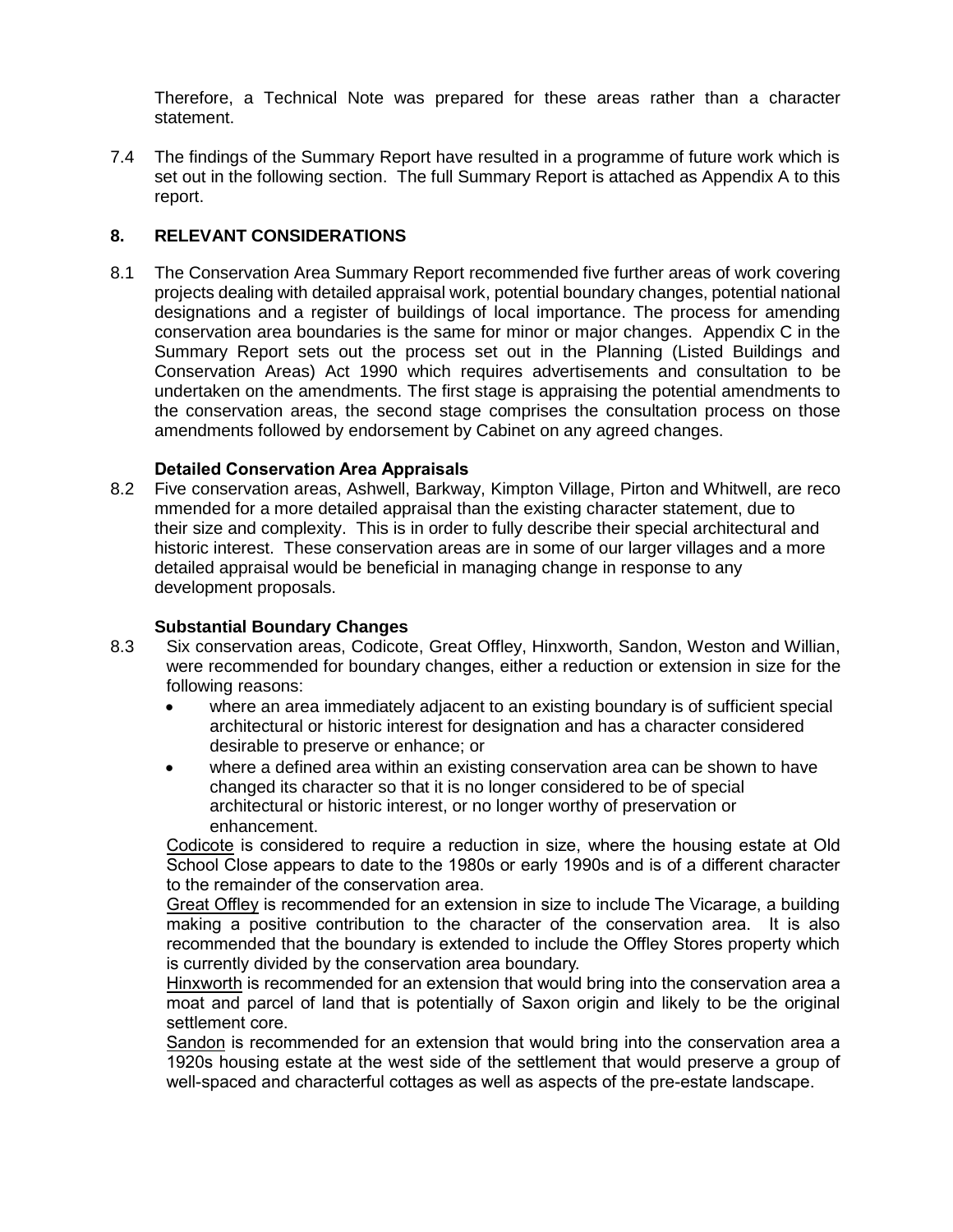Weston is recommended for an extension at the west end of the settlement that would bring into the conservation area a series of historic property boundaries behind Fore Street, some workers housing and Addison houses on Hitchin Road, and the older part of the 1920s estate at Friars Road.

Willian is recommended for an extension that would bring into the conservation area the Willian Arboretum.

8.4 These more substantial suggested amendments to the boundaries of conservation areas should be fully appraised to confirm their suitability for changes to their respective conservation areas.

### **Minor boundary changes**

8.5 Twenty conservation areas are recommended as requiring minor boundary changes to conform to existing property or ownership boundaries for clarity and ease of administration. These are Barley, Bendish, Charlton, Croft Lane (Letchworth), Gosmore, Graveley, Great Wymondley, Hexton, Ickleford, Kimpton Bottom, Lilley, Norton (Letchworth), Preston, Reed, Roe Green, Rushden, St Ippolyts, Southern Green, Therfield and Wallington.

### **Potential National Designations**

8.6 The Summary Report identified two buildings / structures as being potentially suitable for national designation as Listed Buildings. In each case, further appraisal work would need to be undertaken with a view to presenting the information to Historic England with a request for listing.

The two identified structures are:

- Great Wymondley Village Hall, Arch Road, Great Wymondley
	- Great Wymondley Village Hall appears to date from the first half of the  $20<sup>th</sup>$  century, constructed in timber and corrugated tin with a slate roof and is an attractive addition to Great Wymondley village
- Barkway Wagon Wash, Church Lane, Barkway The Wagon Wash is a distinctive structure related to Barkway's history as a stopping point on a coaching route. It comprises a short, straight stretch of open water, lined on both sides by brick walling and coaches would be driven through the water to clean their wheels and name plates.
- 8.7 Designation of Listed Buildings is undertaken by Historic England. However, compilation of background supporting information, including report, maps and photographs could be done in-house prior to submission to Historic England for assessment. Guidance on the process of designating heritage assets can be found in Appendix C of the Summary Report.

## **Register of Buildings of Local Importance**

- 8.8 Each conservation area character statement contains a list, in section 3.2, of nondesignated buildings that make a positive contribution to the character or appearance of the respective conservation area. In total, 315 non-designated buildings were noted for their positive contribution to the character of their respective conservation areas. These should be considered for entry onto a Council's Register of Buildings of Local Importance. A list of all 315 non-designated buildings can be found in Appendix B of the Summary Report. Guidance on local listing is in Appendix C.
- 8.9 The Council currently has Registers of Buildings of Local Interest for Baldock, Hitchin, Letchworth, Newnham, Knebworth and Royston. These are available to view on the Councils website.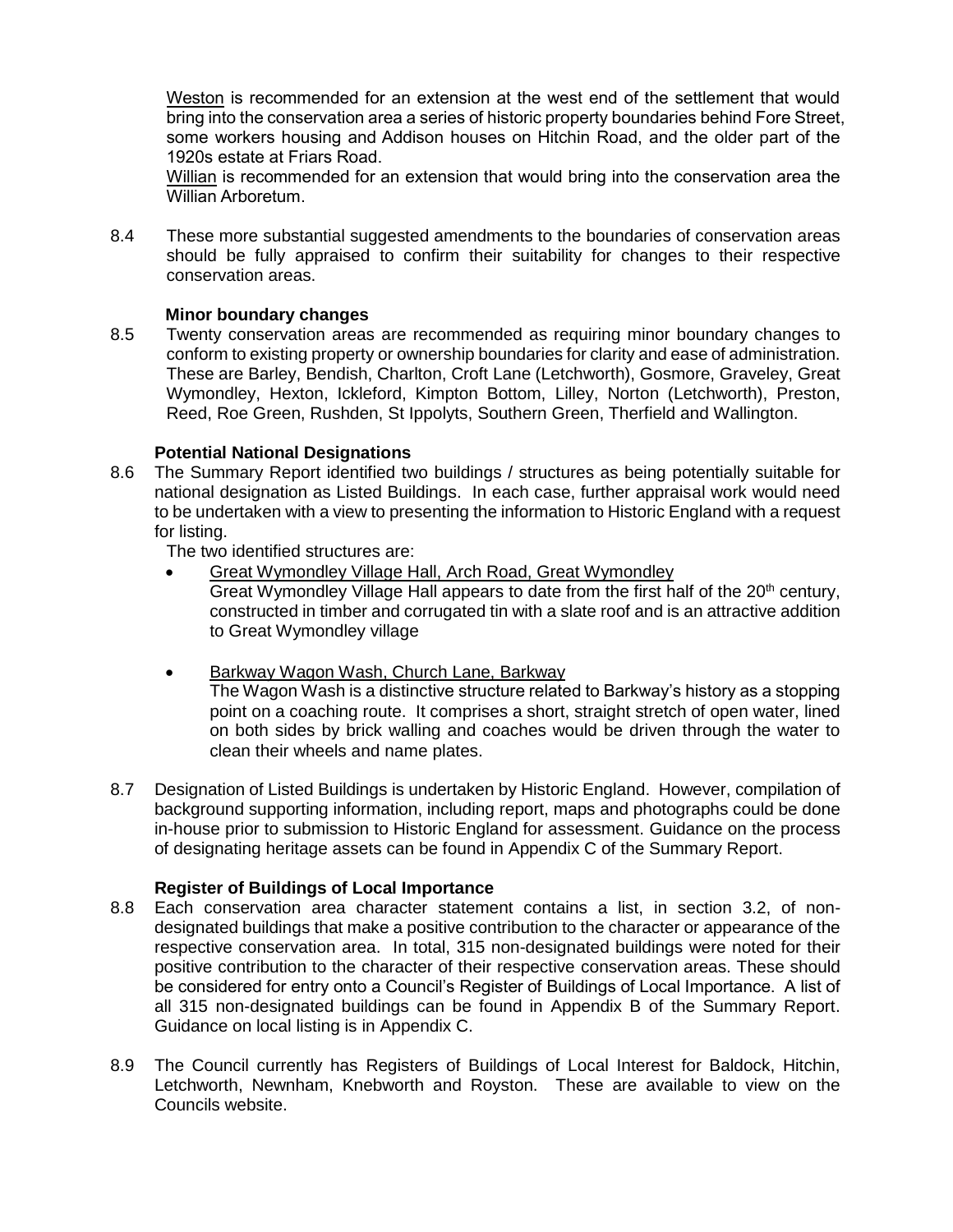- 8.10 The buildings on the Council's existing Register of Buildings of Local Interest were selected according to the following criteria:
	- Good quality work of a well-known local architect or craftsman;
	- Buildings of particular local architectural interest, which are important locally for their special architectural design, decoration, craftsmanship or construction including technical innovation and particular important local building types;
	- Buildings of particular local historic interest which clearly illustrate important aspects of local social, industrial, cultural or military history or the historic development of the town;
	- Buildings which act as an important architectural feature or landmark within an historic street scene or setting;
	- Buildings which are well documented to have a close historical association with important and significant local historic events or people.

These criteria could be used to assess the suitability of the buildings identified in conservation area character statements.

### **Capacity for undertaking the projects**

8.11 The Council currently has a single Senior Conservation Office whose workload primarily deals with advice on planning applications on Listed Buildings and development within conservation areas. There is limited capacity within their role and limited capacity and specialist expertise within the wider planning teams to take forward all the recommended programme of works in-house. However, there may be opportunity to undertake certain projects such as identifying Buildings of Local Interest and providing supporting evidence for some projects such as national designations. This work may also be able to be undertaken jointly with town and parish councils when preparing Neighbourhood Plans. Therefore, due to lack of dedicated in-house resources it is proposed to procure most of the project work through consultants. These could be done as discrete projects over a number of years or a larger, combined project depending on the task, economies of scale and budget.

#### 8.12 **Programme of potential work**

It is anticipated that some projects will be able to be carried out in-house due to their scale and nature. Work on other projects will require consultants to be procured as they require greater resources to undertake the work. Estimates for the various projects are set out in Table 1 below. Funding for consultancy work is addressed in Section 10 Financial Implications.

| Project                                | <b>Undertaken</b> | <b>Estimated</b> | <b>Priority</b>  |
|----------------------------------------|-------------------|------------------|------------------|
|                                        | by                | cost             | <b>Timescale</b> |
| Gathering supporting evidence for      | In-house          | Within existing  | Medium           |
| <b>Listed Building National</b><br>two | (subject          | resources        | priority         |
| <b>Designations:</b>                   | to resources)     |                  |                  |
|                                        |                   |                  | 2022/2023        |
| <b>Great Wymondley Village Hall,</b>   |                   |                  |                  |
| Arch Road, Great Wymondley             |                   |                  |                  |
|                                        |                   |                  |                  |

#### Table 1 Proposed projects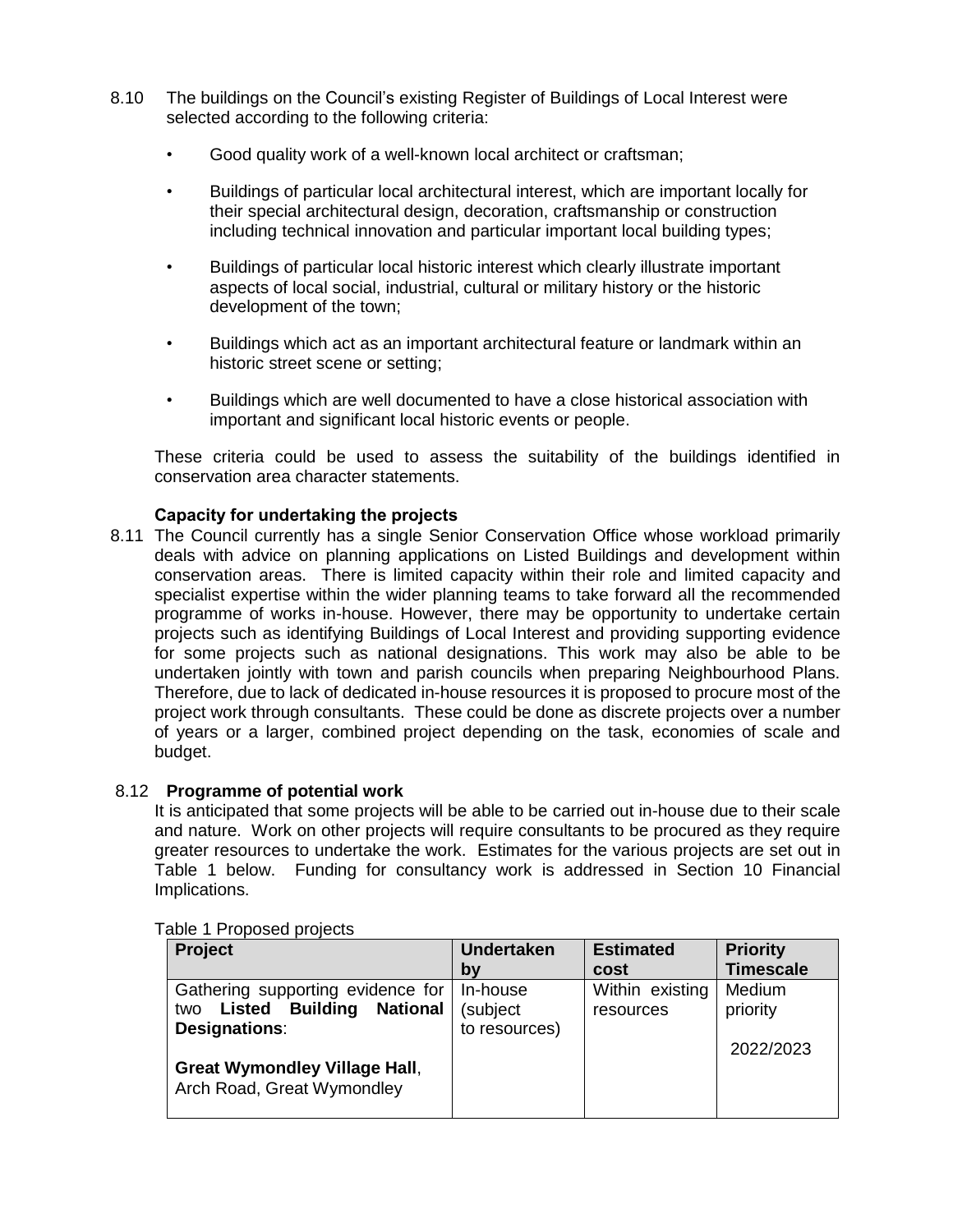| Barkway Wagon Wash, Church<br>Lane, Barkway                                                                                                                                                                                                                                                                                                                                                                                                   |                                                                                        |                                                                                              |                                                                                                                                                                |
|-----------------------------------------------------------------------------------------------------------------------------------------------------------------------------------------------------------------------------------------------------------------------------------------------------------------------------------------------------------------------------------------------------------------------------------------------|----------------------------------------------------------------------------------------|----------------------------------------------------------------------------------------------|----------------------------------------------------------------------------------------------------------------------------------------------------------------|
| Gathering supporting evidence for<br>of<br>compilation<br><b>Register</b><br><b>of</b><br><b>Buildings of Local Interest</b>                                                                                                                                                                                                                                                                                                                  | In-house<br>(subject<br>to resources)<br>jointly<br>with<br>Parish or Town<br>Councils | Within existing<br>resources and<br>possible input<br>from Parish or<br><b>Town Councils</b> | On-going                                                                                                                                                       |
| <b>Conservation</b><br><b>Full</b><br>Area<br>Appraisals, due to their complexity<br>and size, for:<br>Pirton<br>Ashwell<br><b>Barkway</b><br>Kimpton Village<br>Whitwell                                                                                                                                                                                                                                                                     | Consultants                                                                            | £20K<br>+ VAT<br>per appraisal                                                               | High<br>priority<br>Two per year<br>starting<br>2021/2022                                                                                                      |
| <b>Boundary</b><br>changes<br>due<br>to<br>changes in special architectural or<br>historic interest, either within or<br>adjoining, the Conservation area<br>for:<br>Codicote (omission)<br>Great Offley (addition)<br>Hinxworth (addition)<br>Sandon (addition)<br>Weston (addition)<br>Willian (addition)<br>Consideration will<br>be<br>given<br>to<br>undertaking a full appraisal at the<br>same time in order to maximise<br>resources. | Consultants                                                                            | $£20k + VAT$<br>per appraisal                                                                | Medium<br>priority<br>Two per year<br>following<br>on<br>from<br>completion of<br>full<br>Conservation<br>Area<br>Appraisals<br>above<br>starting<br>2023/2024 |
| boundary<br>Minor<br>changes<br>to<br><b>Conservation Areas for:</b><br><b>Barley</b><br><b>Bendish</b><br>Charlton<br>Croft Lane (Letchworth)<br>Gosmore<br>Graveley<br><b>Great Wymondley</b><br>Hexton<br>Ickleford<br>Kimpton Bottom<br>Lilley<br>Norton (Letchworth)                                                                                                                                                                     | Consultants                                                                            | Cost<br>to<br>be<br>estimated<br>nearer time of<br>project date.                             | Low priority                                                                                                                                                   |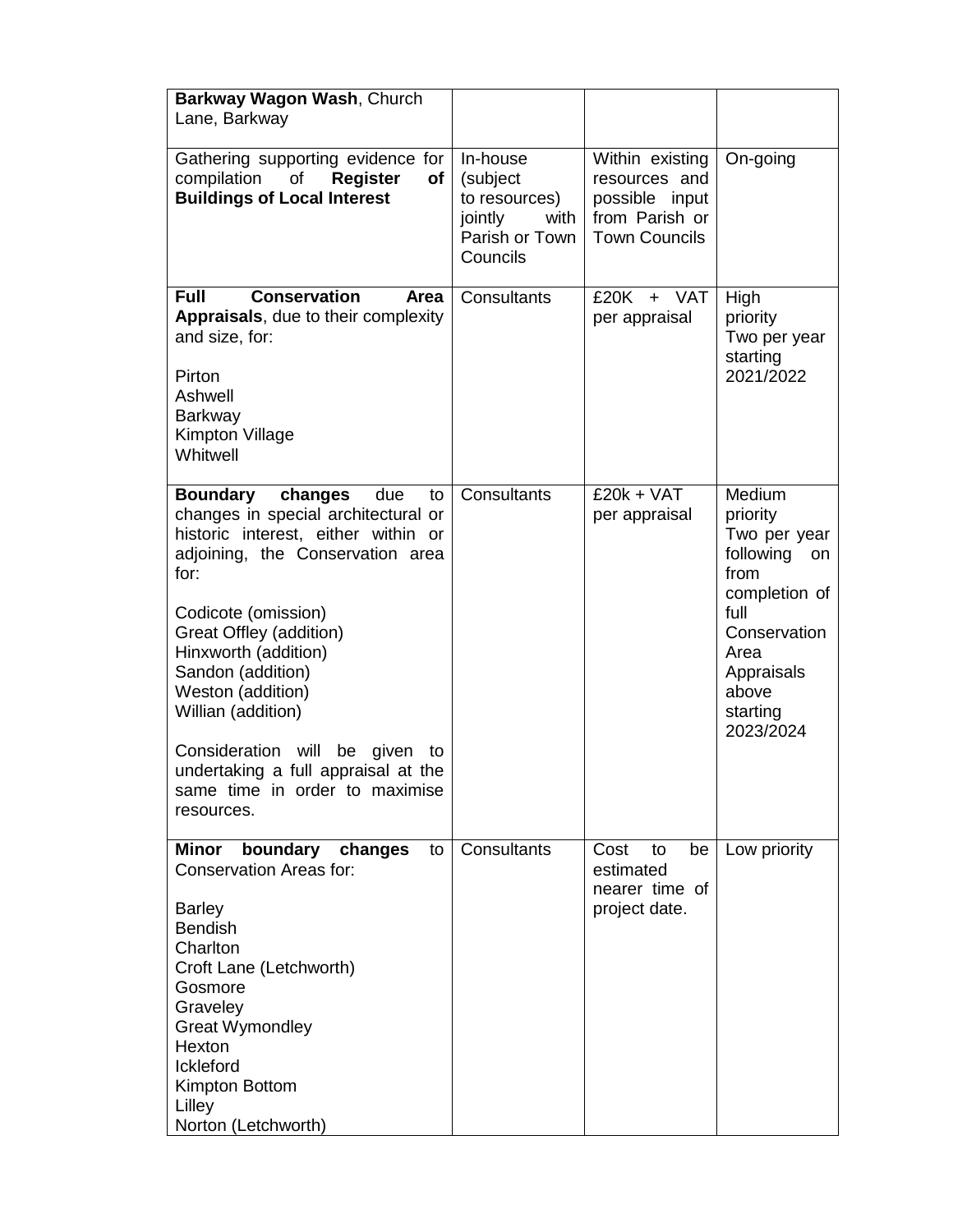| Preston<br>Reed<br>Roe Green<br>Rushden<br>St Ippolyts<br>Southern Green<br><b>Therfield</b><br>Wallington                                                                                                                          |  |  |
|-------------------------------------------------------------------------------------------------------------------------------------------------------------------------------------------------------------------------------------|--|--|
| Other recommendations within<br>the Summary Report for future<br>consideration are set out in<br>paragraph 8.13 below. Costs,<br>timescales and resources to be<br>investigated at the appropriate time.                            |  |  |
| <b>Related</b><br>conservation<br>matter<br>regarding<br>potential<br>new<br>conservation area is set out in<br>paragraph 8.14<br>below.<br>Investigations to be undertaken<br>now to ascertain costs, timescales<br>and resources. |  |  |

### **Other recommendations within the Summary Report**

8.13 As well as the detailed recommendations, set out in Table 1 above, the Summary Report identified other recommendations for future consideration that could be undertaken as part of or following other project work.

i) Undertake a review of North Hertfordshire town conservation areas to ensure they reflect national policy and guidance and emerging local policy. This could be considered following Town Centre Strategy review work.

ii) Publish an over-arching conservation area policy document for North Hertfordshire to reflect national policy and guidance and emerging local policy. This could be undertaken as part of the Local Plan review.

iii) Publish a Register of Buildings of Local Importance, covering buildings both within and outside of conservation areas to be in line with current Historic England Guidance (Historic England Advice Note 7, 2016). There is potential for partnership working with Parish and Town Councils and in the preparation of Neighbourhood Plans.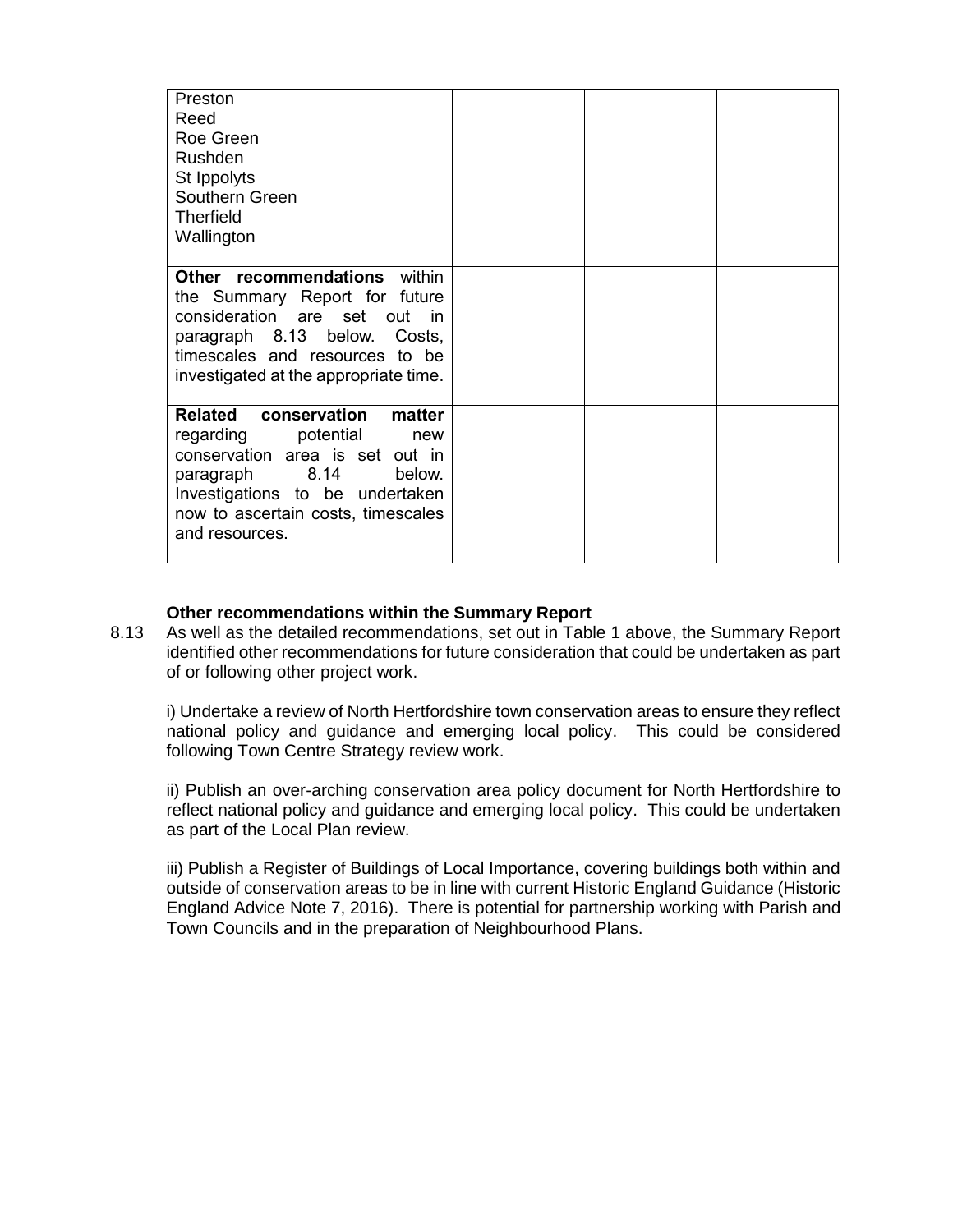### **Related conservation area matter**

8.14 Although not part of the work recommended within the Summary Report there is a related Conservation Area matter which would be beneficial to address at this time. In June 2016, Amec Foster Wheeler, now Wood (who undertook the Conservation Area Summary Report), prepared a Heritage Assessment of North Stevenage (NS1), a strategic housing allocation site in the emerging Local Plan. This Heritage Assessment looked at the potential impact of any development on the surrounding heritage assets and identified a number of recommendations including:

*North Hertfordshire District Council should consider designating a conservation area based upon Chesfield Park and Chesfield Church to adjoin the St Nicholas/Rectory Lane Conservation Area in Stevenage and preserve the significance of Chesfield Park.*

Work to assess whether Chesfield could be designated as a Conservation Area is outside the scope of the Summary Report however it is considered pertinent that preliminary investigations are carried out to ascertain an estimated timescale and cost to undertake the assessment work required.

### **9. LEGAL IMPLICATIONS**

- 9.1 Under the Terms of Reference for Cabinet, the Constitution states that it may exercise the Council's functions as Local Planning Authority and receive reports on strategic planning matters, applications for, approval/designation, consultation/referendums revocations (or recommend revocation) of neighbourhood plans and orders, (except to the extent that those functions are by law the responsibility of the Council or delegated to the Service Director: Regulatory).
- 9.2 Section 69 of the Planning (Listed Buildings and Conservation Areas) Act 1990 sets out the local planning authority's duty to review conservation areas and their boundaries from time to time and designate new conservation areas where appropriate.
- 9.3 Section 69 (4) provides that designation of any area as a conservation area shall be a local land charge.

## **10. FINANCIAL IMPLICATIONS**

- 10.1 Estimated costs for the projects are set out in Table 1 in section 8. £40k has been earmarked for conservation work for each year from 2020/21 to 2022/23, so a total of £120k over the next three years. This money is coming from the planning fee earmarked reserve. As the money is in an earmarked reserve, if planned work means that more than £40k needs to be drawn down in one year, this can be accommodated as long as the total amount of works do not exceed £120k.
- 10.2 There are no specific revenue implications arising from this report. The costs for using in-house resources within planning services for aspects of the work identified in Table 1 will be met within existing staffing budgets.
- 10.3 However, it is acknowledged that costs may increase and that in-house resources may not be available so that additional consultancy costs are incurred. As such, work will be prioritised and spend will be monitored by the relevant manager. Should additional funding be required then a growth bid will be identified for specific workstreams that can then be considered as part of the budget setting process.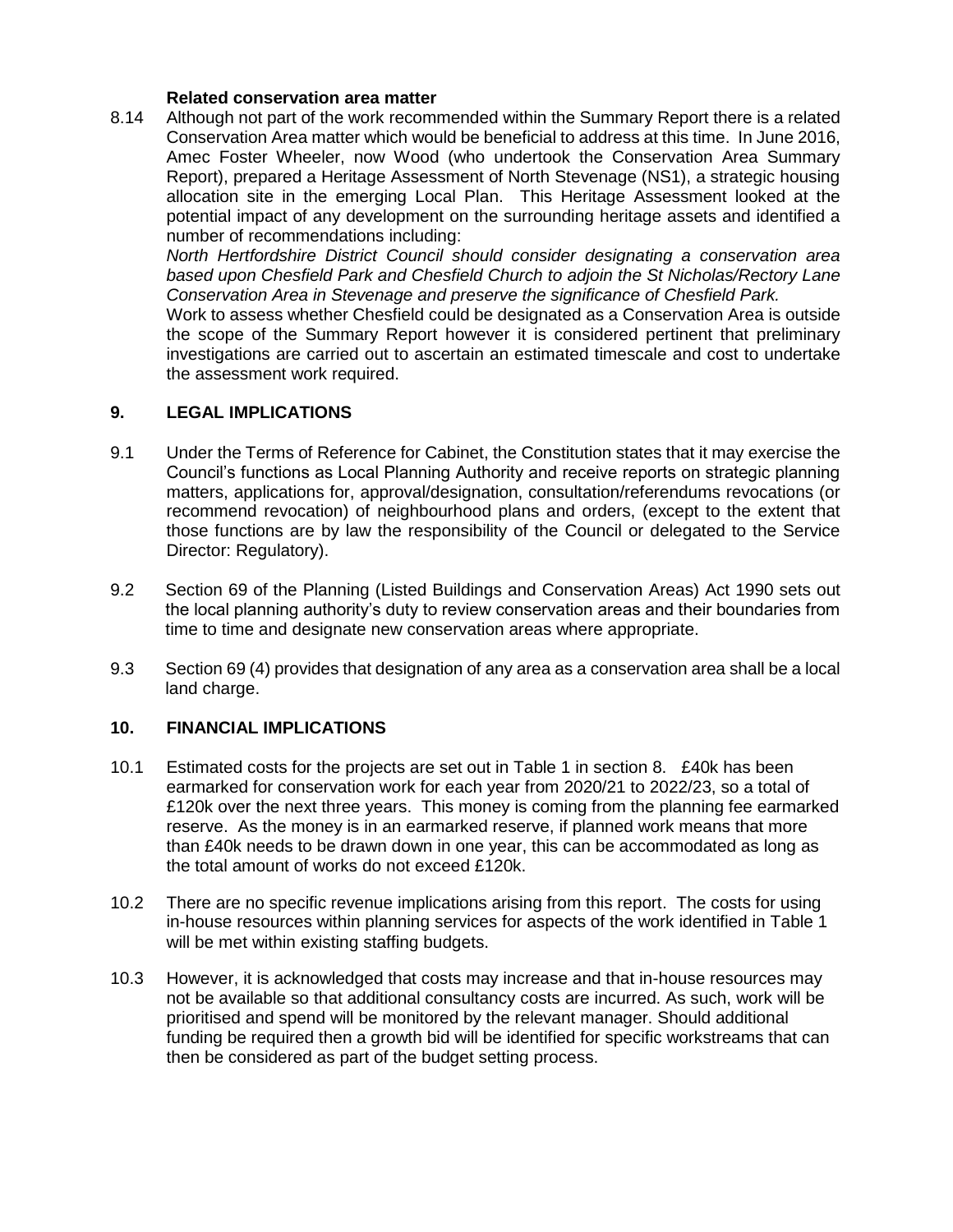## **11. RISK IMPLICATIONS**

- 11.1 There are no new risk implications arising from this report. This report is not considered to present a corporate risk in itself.
- 11.2 Nonetheless, the risks associated with not preparing the recommended detailed conservation area appraisals, not amending further conservation area boundaries, not submitting two local heritage assets to Historic England for designation, and not preparing a Register of Buildings of Local Importance include:
	- lack of clarity and uncertainty to case officers and applicants when preparing, negotiating and determining planning applications;
	- lack of consistency with the emerging Local Plan as well as national planning policy and guidance; and
	- a risk of not securing high quality development that contributes to the character of North Hertfordshire.

# **12. EQUALITIES IMPLICATIONS**

- 12.1 In line with the Public Sector Equality Duty, public bodies must, in the exercise of their functions, give due regard to the need to eliminate discrimination, harassment, victimisation, to advance equality of opportunity and foster good relations between those who share a protected characteristic and those who do not.
- 12.2 There are not considered to be any direct equality issues arising from this report.

## **13. SOCIAL VALUE IMPLICATIONS**

13.1 The Social Value Act and "go local" requirements do not apply to this report.

## **14. ENVIRONMENTAL IMPLICATIONS**

14.1 There are no known Environmental impacts or requirements that apply to the actions in this report.

## **15. HUMAN RESOURCE IMPLICATIONS**

15.1 There are no new human resource implications arising from the contents of this report. Any work carried out in-house will be undertaken within existing staff resources.

## **16. APPENDICES**

16.1 Appendix A - North Hertfordshire Conservation Areas - Summary Report

## 17. **CONTACT OFFICERS**

17.1 Ian Fullstone, Service Director - Regulatory,

01462 474480 [ian.fullstone@north-herts.gov.uk](mailto:ian.fullstone@north-herts.gov.uk)